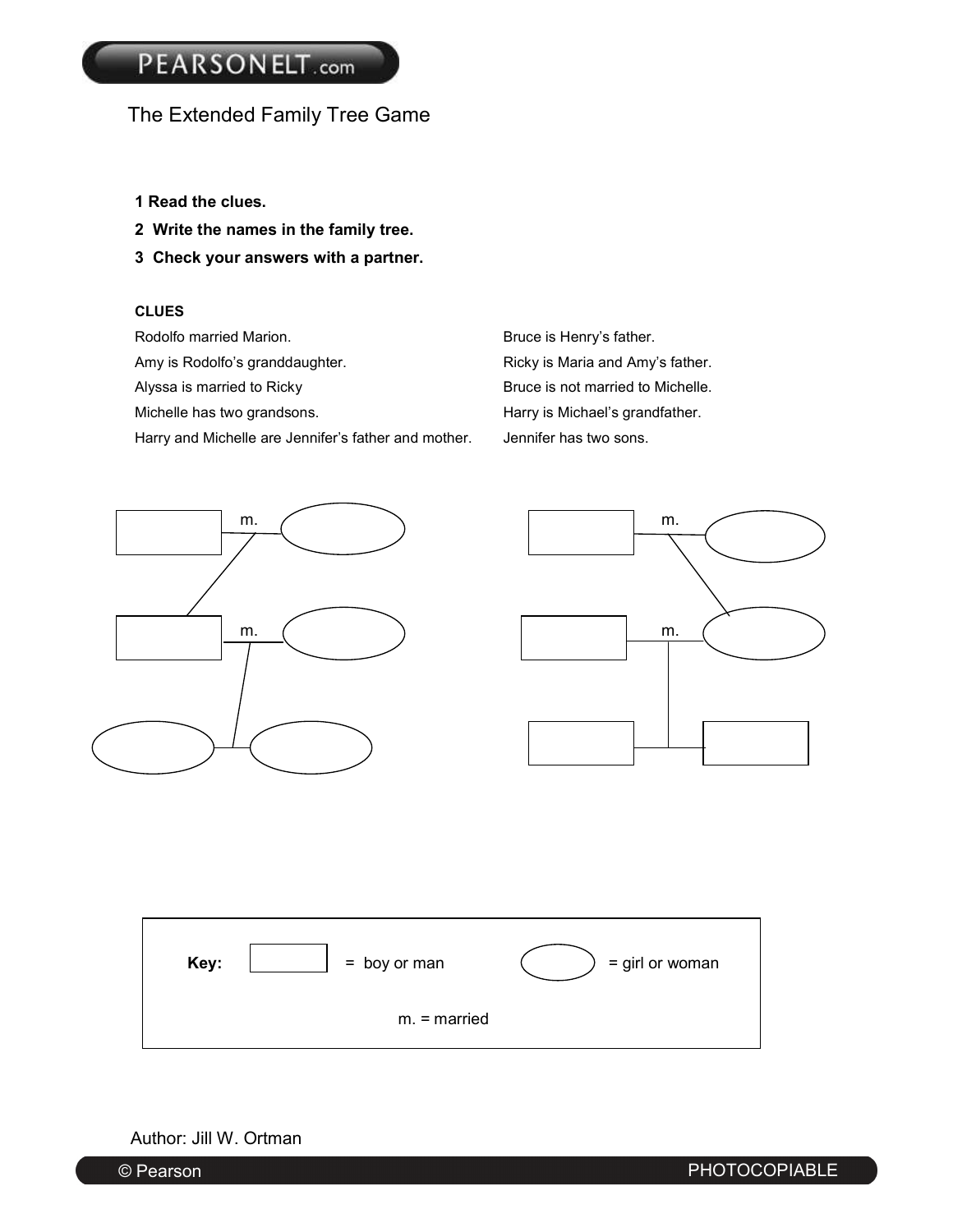# The Extended Family Tree Game

## **Answer Key**



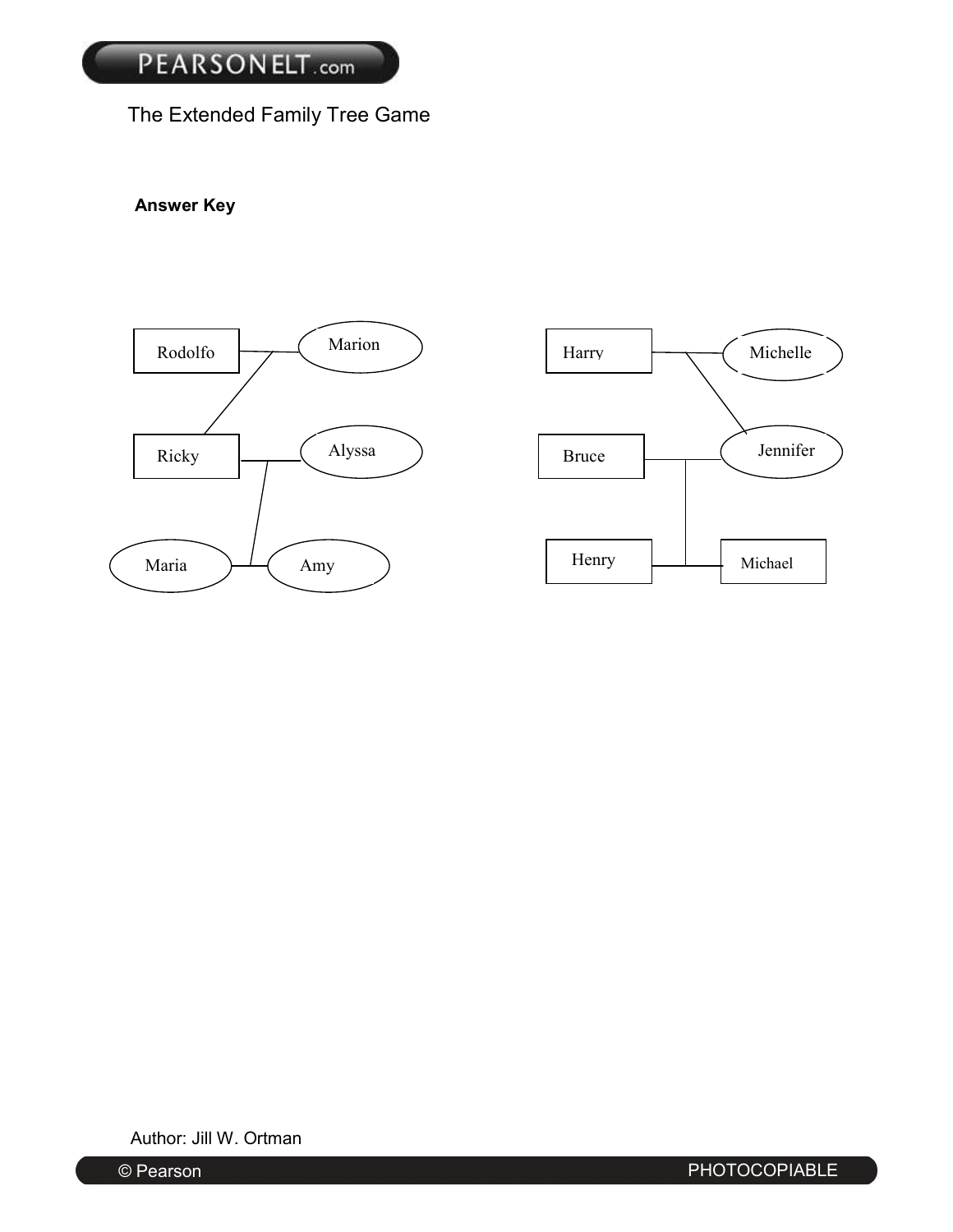## The Extended Family Worksheet

#### **The Extended Family**

A nuclear family is made of a mother, a father, and at least one child. When additional family members live together, it is called an extended family. An extended family usually includes three generations. In addition to parents and their children, grandparents, aunts, uncles, and cousins may all live together.

An extended family offers economic and social benefits to family members. By sharing a household, living expenses are reduced. When grandparents are able to take care of a family's children, both parents are able to work. In an extended family, responsibilities like cleaning and cooking can be shared. Most important of all, aging family members know that they will not be alone and younger family members know that they have support that goes beyond just their parents.

#### *1 Read the passage. Circle words or phrases that you do not understand.*

#### *2 Write short answers to the questions.*

1. How is an extended family different from a nuclear family?

2. What is an *economic* benefit of living in an extended family?

3. What are some *social* benefits of living in an extended family?

*3 Do you think it is better to live in a nuclear family or an extended family? Why?* 

 \_\_\_\_\_\_\_\_\_\_\_\_\_\_\_\_\_\_\_\_\_\_\_\_\_\_\_\_\_\_\_\_\_\_\_\_\_\_\_\_\_\_\_\_\_\_\_\_\_\_\_\_\_\_\_\_\_\_\_\_\_\_\_\_\_\_\_\_\_\_\_\_\_\_\_\_\_\_\_\_\_\_ \_\_\_\_\_\_\_\_\_\_\_\_\_\_\_\_\_\_\_\_\_\_\_\_\_\_\_\_\_\_\_\_\_\_\_\_\_\_\_\_\_\_\_\_\_\_\_\_\_\_\_\_\_\_\_\_\_\_\_\_\_\_\_\_\_\_\_\_\_\_\_\_\_\_\_\_\_\_\_\_\_\_ \_\_\_\_\_\_\_\_\_\_\_\_\_\_\_\_\_\_\_\_\_\_\_\_\_\_\_\_\_\_\_\_\_\_\_\_\_\_\_\_\_\_\_\_\_\_\_\_\_\_\_\_\_\_\_\_\_\_\_\_\_\_\_\_\_\_\_\_\_\_\_\_\_\_\_\_\_\_\_\_\_\_

\_\_\_\_\_\_\_\_\_\_\_\_\_\_\_\_\_\_\_\_\_\_\_\_\_\_\_\_\_\_\_\_\_\_\_\_\_\_\_\_\_\_\_\_\_\_\_\_\_\_\_\_\_\_\_\_\_\_\_\_\_\_\_\_\_\_\_\_\_\_\_\_\_\_\_\_\_\_\_\_\_\_

\_\_\_\_\_\_\_\_\_\_\_\_\_\_\_\_\_\_\_\_\_\_\_\_\_\_\_\_\_\_\_\_\_\_\_\_\_\_\_\_\_\_\_\_\_\_\_\_\_\_\_\_\_\_\_\_\_\_\_\_\_\_\_\_\_\_\_\_\_\_\_\_\_\_\_\_\_\_\_\_\_\_

\_\_\_\_\_\_\_\_\_\_\_\_\_\_\_\_\_\_\_\_\_\_\_\_\_\_\_\_\_\_\_\_\_\_\_\_\_\_\_\_\_\_\_\_\_\_\_\_\_\_\_\_\_\_\_\_\_\_\_\_\_\_\_\_\_\_\_\_\_\_\_\_\_\_\_\_\_\_\_\_\_\_

\_\_\_\_\_\_\_\_\_\_\_\_\_\_\_\_\_\_\_\_\_\_\_\_\_\_\_\_\_\_\_\_\_\_\_\_\_\_\_\_\_\_\_\_\_\_\_\_\_\_\_\_\_\_\_\_\_\_\_\_\_\_\_\_\_\_\_\_\_\_\_\_\_\_\_\_\_\_\_\_\_\_

\_\_\_\_\_\_\_\_\_\_\_\_\_\_\_\_\_\_\_\_\_\_\_\_\_\_\_\_\_\_\_\_\_\_\_\_\_\_\_\_\_\_\_\_\_\_\_\_\_\_\_\_\_\_\_\_\_\_\_\_\_\_\_\_\_\_\_\_\_\_\_\_\_\_\_\_\_\_\_\_\_\_

 \_\_\_\_\_\_\_\_\_\_\_\_\_\_\_\_\_\_\_\_\_\_\_\_\_\_\_\_\_\_\_\_\_\_\_\_\_\_\_\_\_\_\_\_\_\_\_\_\_\_\_\_\_\_\_\_\_\_\_\_\_\_\_\_\_\_\_\_\_\_\_\_\_\_\_\_\_\_\_\_\_\_ \_\_\_\_\_\_\_\_\_\_\_\_\_\_\_\_\_\_\_\_\_\_\_\_\_\_\_\_\_\_\_\_\_\_\_\_\_\_\_\_\_\_\_\_\_\_\_\_\_\_\_\_\_\_\_\_\_\_\_\_\_\_\_\_\_\_\_\_\_\_\_\_\_\_\_\_\_\_\_\_\_\_

 \_\_\_\_\_\_\_\_\_\_\_\_\_\_\_\_\_\_\_\_\_\_\_\_\_\_\_\_\_\_\_\_\_\_\_\_\_\_\_\_\_\_\_\_\_\_\_\_\_\_\_\_\_\_\_\_\_\_\_\_\_\_\_\_\_\_\_\_\_\_\_\_\_\_\_\_\_\_\_\_\_\_ \_\_\_\_\_\_\_\_\_\_\_\_\_\_\_\_\_\_\_\_\_\_\_\_\_\_\_\_\_\_\_\_\_\_\_\_\_\_\_\_\_\_\_\_\_\_\_\_\_\_\_\_\_\_\_\_\_\_\_\_\_\_\_\_\_\_\_\_\_\_\_\_\_\_\_\_\_\_\_\_\_\_

 \_\_\_\_\_\_\_\_\_\_\_\_\_\_\_\_\_\_\_\_\_\_\_\_\_\_\_\_\_\_\_\_\_\_\_\_\_\_\_\_\_\_\_\_\_\_\_\_\_\_\_\_\_\_\_\_\_\_\_\_\_\_\_\_\_\_\_\_\_\_\_\_\_\_\_\_\_\_\_\_\_\_ \_\_\_\_\_\_\_\_\_\_\_\_\_\_\_\_\_\_\_\_\_\_\_\_\_\_\_\_\_\_\_\_\_\_\_\_\_\_\_\_\_\_\_\_\_\_\_\_\_\_\_\_\_\_\_\_\_\_\_\_\_\_\_\_\_\_\_\_\_\_\_\_\_\_\_\_\_\_\_\_\_\_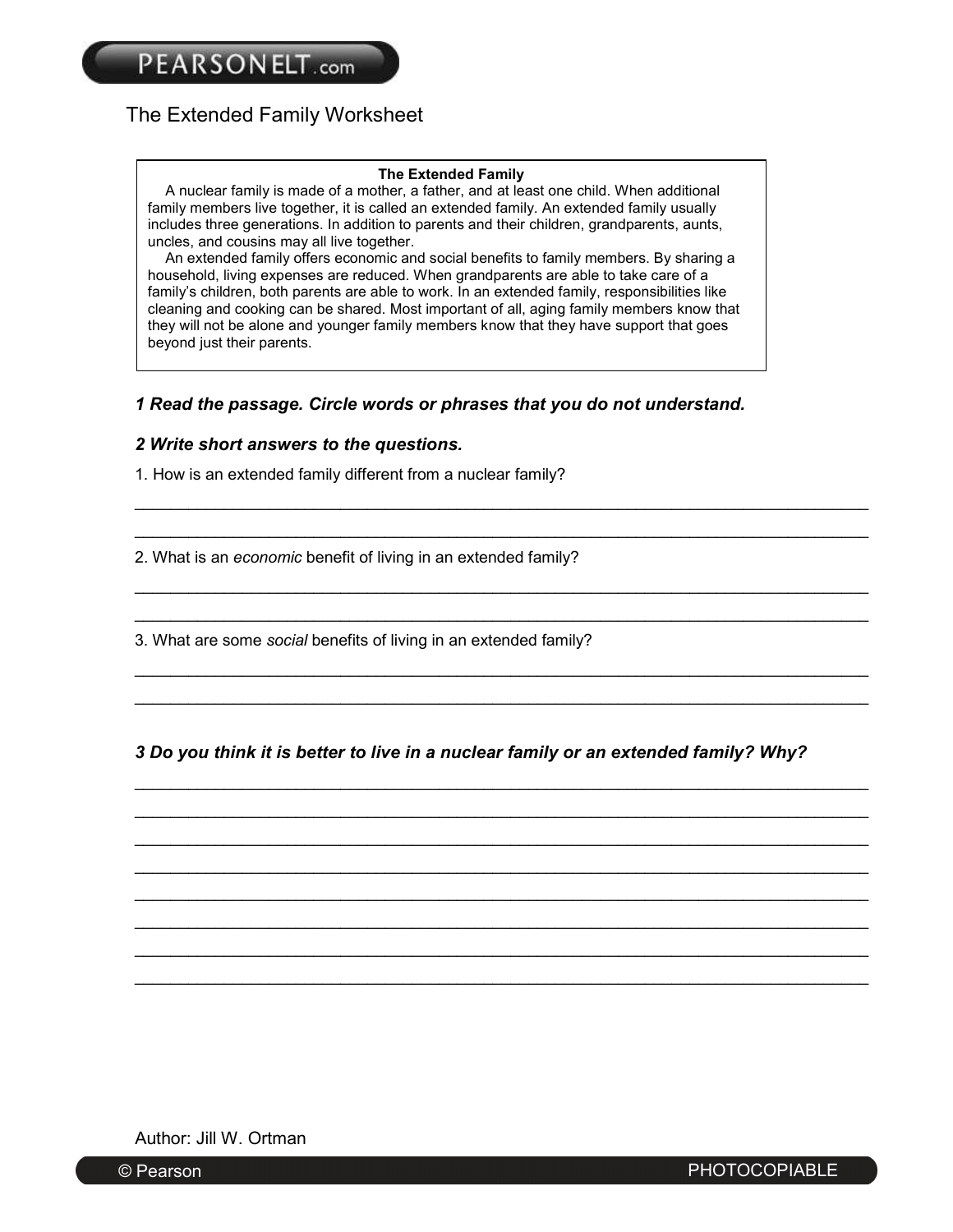## The Extended Family Crossword Puzzle

## **Read the clues and complete the puzzle.**



#### **Across Down**

- 
- 5 help that you get from something; an
- 7 the father of your mother or father 8 related to managing money<br>10 the brother of your father or mother 9 your father or mother's sister
- 10 the brother of your father or mother
- 11 the child of your aunt or uncle

- 4 a boy or man with the same 1 a family with only parents and their children
	- parents as you 2 a girl or woman with the same parents as you<br>help that you get from something; an 3 the mother of your father or mother
		-
	- advantage discussed by a family that includes three generations<br>the father of your mother or father and the set of the set of the set of the set of the set of the set of the<br>set of the set of the set of the set of the set
		-
		-